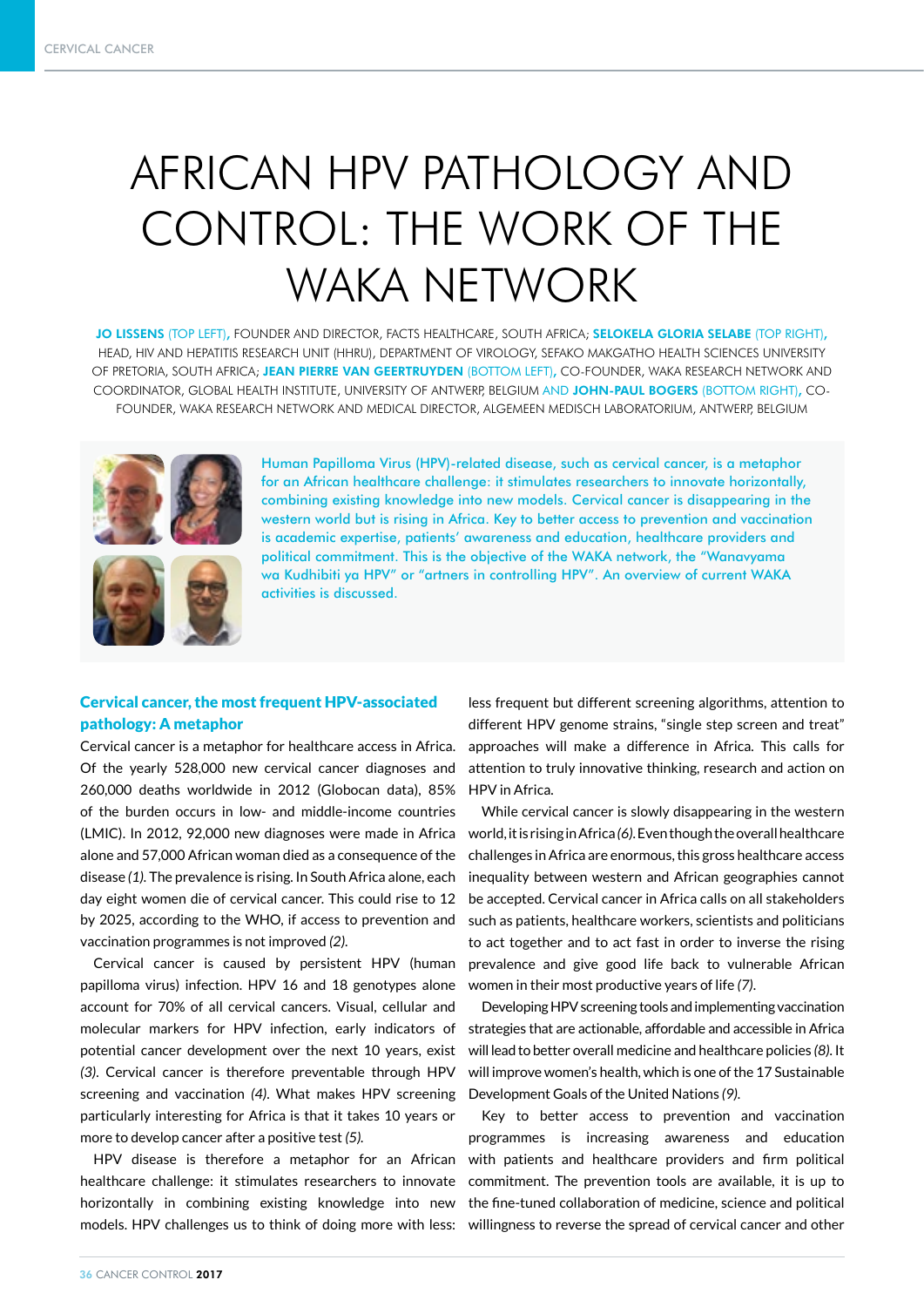HPV-associated pathologies in Africa.

The WAKA network ("Wanavyama wa Kudhibiti ya HPV" or "Partners in controlling HPV"), a multidisciplinary and multisite collaborative effort led by the University of Antwerp, Belgium, aims at just this. Driven by six project objectives, WAKA aims at increasing scientific, medical and family care knowledge, and at activating a political will to drive a largescale HPV screening and prevention programme.

#### Cervical cancer: Key issues

As cervical cancer is caused by a persistent HPV infection *(10)*, HPV can be screened for and potential pre-cancerous lesions can be treated in time. In Africa, a true "pre-cancer screening" can be developed. This is not systematically happening.

Zooming in on key issues that limit access to and implementation of HPV-related screening and prevention, it is striking that most African women are not aware of screening for precancerous risks. Moreover, the notion of "cancer screening" is not accepted in most African cultures *(11)*. They are aware of HIV however, and live with it, but not of or with HPV. Awareness is a prerequisite to action and is therefore key to HPV prevention programme entry.

The healthcare system (both doctors and nurses) is not widely educated to screen for HPV or the development of precancerous lesions. Moreover, access to screening tools, vaccines and precancerous lesion treatment is most often not available. The healthcare system does not reach the less privileged women.

Although cervical cancer is a leading cause of death in active women, it is not high on the political agenda because of lack of knowledge of the seriousness and prevalence of the disease.

# The WAKA Africa HPV Network

Established in 2014 by the University of Antwerp, in collaboration with the Sefako Makgatho Health Science University in Pretoria (then University of Limpopo – Medunsa campus), the WAKA network concentrates on nine African countries with six objectives that address the main concerns listed above.

The six WAKA objectives are to:

- 1)Share the knowledge amongst the local HPV research communities.
- 2)Strengthen HPV knowledge and action with researchers, healthcare workers and laboratory physicians.
- 3)Contribute to improving capacity-related issues, such as setting up a quality-controlled local laboratory, the HPV and STI Reference Lab and Training Centre for Africa, which opened on 27 May 2015 and is operational at the Sefako Makgatho Health Science University (SMU) in Pretoria. This reference lab organises the referral of samples, analysis and

transitional management of the lab. It ensures training for interested African partners.

- 4)Coordinate HPV-related research and PhD projects in Africa.
- 5)Drive political commitment to action through creating awareness with local policy-makers of the HPV-lab-qualitydata paradigm.
- 6)Anchor its work with international bodies such as the WHO.

# Delivering on the WAKA objectives:

#### *Sharing knowledge*

WAKA is active in nine African countries: South Africa, Malawi, Zambia, Tanzania, Burundi, Kenya, Democratic Republic of Congo, Uganda and Ethiopia. In the years to come, WAKA aims at strengthening its collaboration with French-speaking African countries.

So far, five WAKA symposia (Pretoria 2014, Johannesburg 2015, Kinshasa 2015, a satellite meeting during the SASGO congress in Vereeniging 2016 and during the IPV meeting in Capetown (March 2017)) discussed the progress of the various research projects in each country. Training on quality issues such as GCP was organised. Clinical trial protocols are shared. In future, the collaboration with the ETICCS group in Heidelberg, Germany, may allow central data processing of African trials.

This shared expertise has been discussed with the international HPV community at the yearly world congress on HPV (HPV 2017) held in Cape Town.

WAKA aims at further strengthening the collaborative efforts by improving centralized quality control, sample analysis on HPV presence and genotype.

#### *Strengthening and coordinating knowledge*

WAKA will continue to link up interested researchers from different interested and participating academic collaborations and expand the network to the French-speaking part of Africa. Adding to the scientists and physicians who are already involved in the network, WAKA aims at attracting more (informal) healthcare workers, pathologists and gynaecologists to specifically research and act on HPV in cancer.

#### *Improving capacity*

A central HPV analysis and genotyping laboratory has been set up with the help of government and industrial partners. Its goal is to analyse samples sent from studies in other African countries. The laboratory is fully equipped and quality controlled. It provides analysis and quality training to interested African research partners. This is an important step in increasing the learning curve and capacity of performing HPV-related analyses.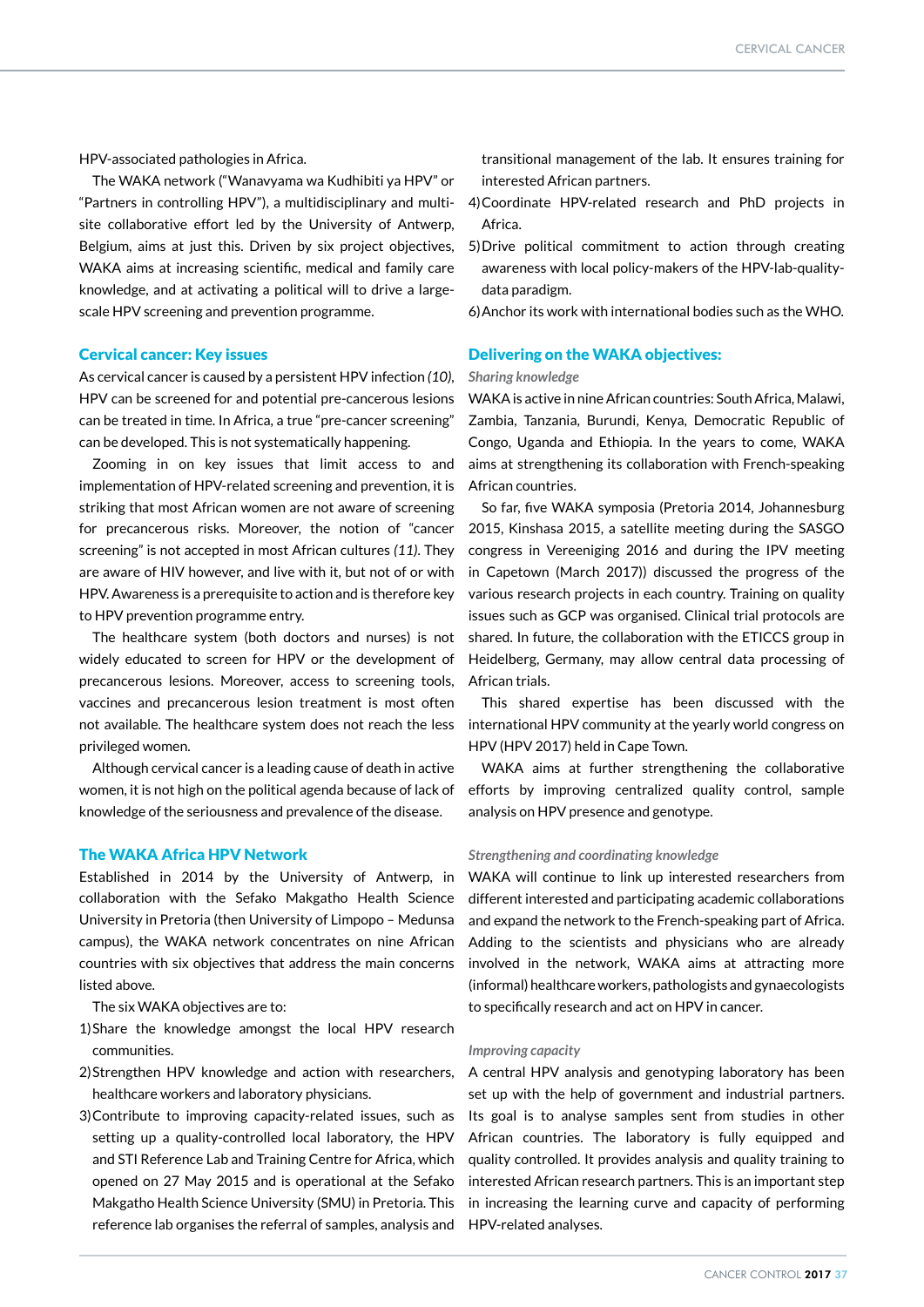#### *Coordination of research and PhD projects*

Twelve PhD students in six countries work in multidisciplinary collaboration on different topics in HPV research. For example, in fundamental diagnostic-treatment research, a controlled clinical study is set up in DRC: the KINVAV study (NCT02346227), which aims at evaluating the use of a topical antiviral agent, AV2, during colposcopic examination.

In this research, genotyping studies are conducted on cervical samples to investigate the genotype profile of HPV infections in Africa, which may be different from Western genotype profiles. This information is crucial to validate or correct the vaccination approach in Africa. In a recent addition, 400 cases from invasive cervical cancer were included to look at HPV strain prevalence in cancer, facilitating the discussion of which HPV types really cause cancer besides being "just" present in the population.

Formative social research is held to investigate Knowledge/ Attitude and Practice (KAP study) of community-based healthcare providers and patients to understand the social barriers to screening for HPV.

Other projects investigate new screening models for Africa that are scientifically solid as well as actionable in the African context. One project will research a Southern Africa-specific model for a single step cervical cancer screening that will be tested on affordability, accessibility and feasibility with community-based healthcare workers.

These studies will be scalable. They aim at being shared between countries – such as the KINVAV study. This builds on the collaborative nature of all current African research projects, adds to data value and overall quality concern and education.

The PhD promoters are associated with both the local university and to a European WAKA partner. This strengthens the common approach and standardization of the research approach and relevance. Two PhD projects have been completed and successfully defended over the last three years, more will follow in the next few years. One of these PhD graduates is now responsible for the reference and training laboratory.

#### *Political commitment*

Africa has an important number of fundamental healthcare problems, such as HIV, tuberculosis and maternal health. In this context, inadequate attention is given to HPV-associated disease – especially cervical cancer. The local researchers will publish their findings and their African context in peer-reviewed journals. This will be leveraged to create more contacts with and between political stakeholders from different countries, sharing facts and findings that challenge the current HPV

#### pathology, especially cervical cancer.

#### *International healthcare organisations*

WAKA has twice presented its achievements, plans and approach to the World Health Assembly of the WHO in Geneva.

WAKA is setting up collaboration agreements with ETiCCS (Emerging Technologies in Cervical Cancer Screening) in Heidelberg, Germany, and with INCTR, the International Network for Cancer Treatment and Research. ETiCCS works with SAP on a cutting-edge cloud-based data capture and data transfer technology. This technology allows for reliable data handling in an internet unstable environment such as Africa. WAKA and ETiCCS aim at bringing self-sampling technology closer to the communities and the homes of people in Africa. As Professor Magnus von Knebel-Doeberitz, the head of ETiCCS stated: "Through the ETiCCS programme, we were able to complement applied medical research around biomarkers with the power of cutting-edge cloud technology to bring co-innovation to Africa in a way which really helps to improve people's lives." This is in full agreement with the WAKA research vision for Africa.

INCTR is a WHO-recognized not-for-profit organization dedicated to helping build capacity for cancer research and treatment in developing countries.

# The future for WAKA

The future challenges will be the internal organisation and its collaboration with external partners in order to better the lives of people with HPV-related disease.

Internally, the focus will be to strengthen local research and action in more African countries, with a strong African oversight and with help from European universities. Local researchers and laboratory facilities will be empowered, educated and included in a programme that aims at understanding culture, HPV-specific research, and action (local studies, an African HPV Registry). Researchers will be guided into performing better and more structured research protocols to increase the chance for high-impact publication, the potential for external funding and, in the long run, sustainability.

The researchers will be trained in both quantitative and qualitative methods as well as general research methodology and writing. They will be guided in their contacts with local key stakeholders.

Setting up training, awareness and structures for external quality control will increase the general quality of the central, accredited laboratory.

Externally, the expansion of the WAKA network to prioritization. WAKA will defend prioritization of HPV-related collaborate intensely with partners in HPV research and